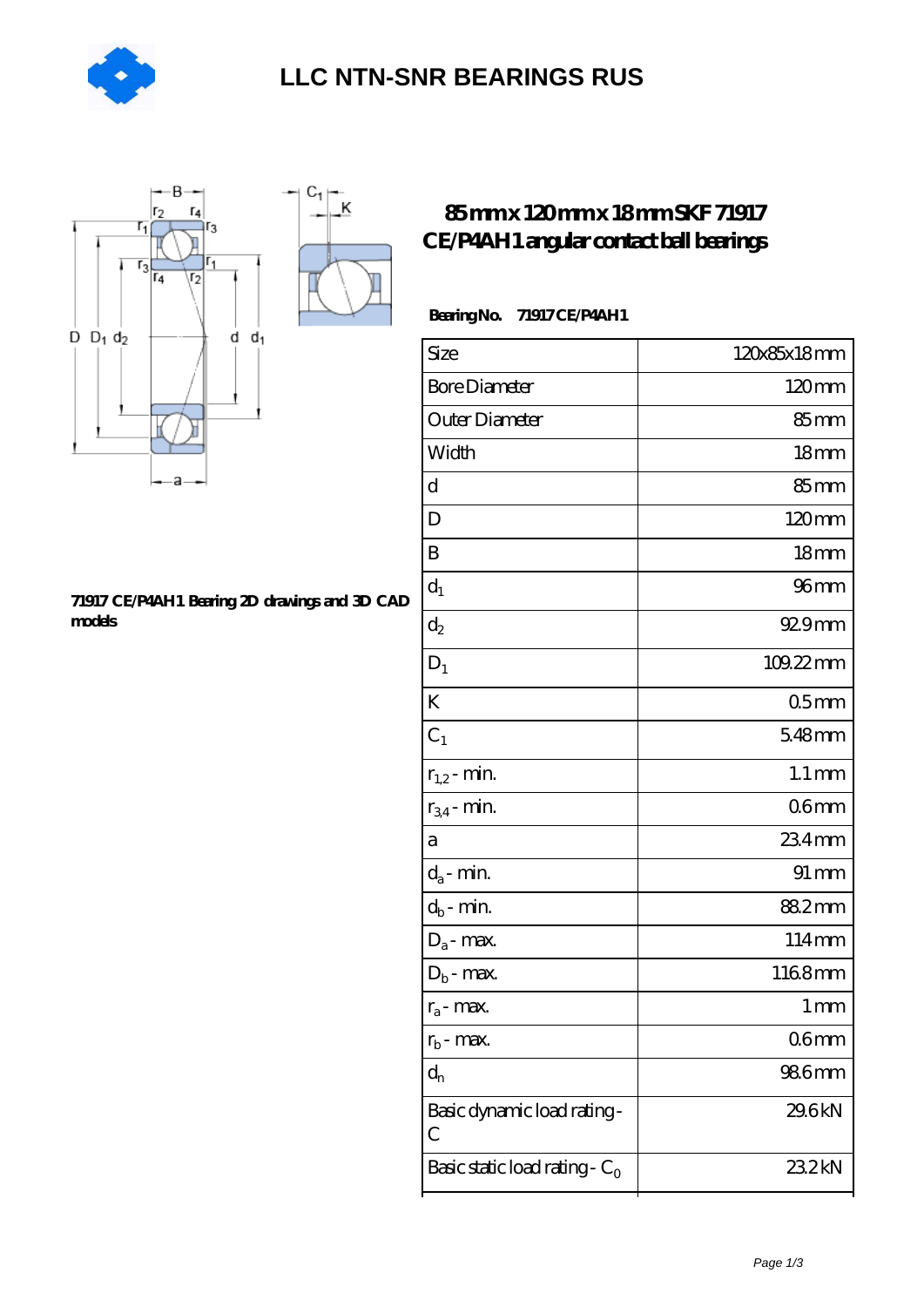

# **[LLC NTN-SNR BEARINGS RUS](https://agencel2om.com)**

| Fatigue load limit - Pu                  | 095kN               |
|------------------------------------------|---------------------|
| Limiting speed for grease<br>lubrication | 15500r/min          |
| Limiting speed for oil<br>lubrication    | 24000mm/min         |
| Ball - $D_w$                             | 11.112mm            |
| Ball - z                                 | 23                  |
| $G_{\mathrm{ref}}$                       | $7 \text{ cm}$ 3    |
| Calculation factor - $f_0$               | 84                  |
| Preload class $A - G_A$                  | 160N                |
| Preload class $B - G_B$                  | 479N                |
| Preload class $C - G_C$                  | 957 <sub>N</sub>    |
| Calculation factor - f                   | 1.16                |
| Calculation factor - f                   | $\mathbf{1}$        |
| Calculation factor - $f_{2A}$            | 1                   |
| Calculation factor - $f_{2B}$            | 1.04                |
| Calculation factor - $f_{\chi}$          | 1.08                |
| Calculation factor - $f_{HC}$            | 1                   |
| Preload class A                          | 63N/micron          |
| Preload class B                          | 99N/micron          |
| Preload class C                          | 136N/micron         |
| $d_1$                                    | 96mm                |
| $\mathrm{d}_2$                           | 929mm               |
| $D_1$                                    | $109.22$ mm         |
| C <sub>1</sub>                           | 5.48mm              |
| $r_{1,2}$ min.                           | $1.1 \,\mathrm{mm}$ |
| $r_{34}$ min.                            | 06 <sub>mm</sub>    |
| $d_a$ min.                               | $91 \,\mathrm{mm}$  |
| $d_h$ min.                               | 88.2mm              |
| $D_a$ max.                               | 114mm               |
| $D_{\rm b}$ max.                         | 1168mm              |
|                                          |                     |